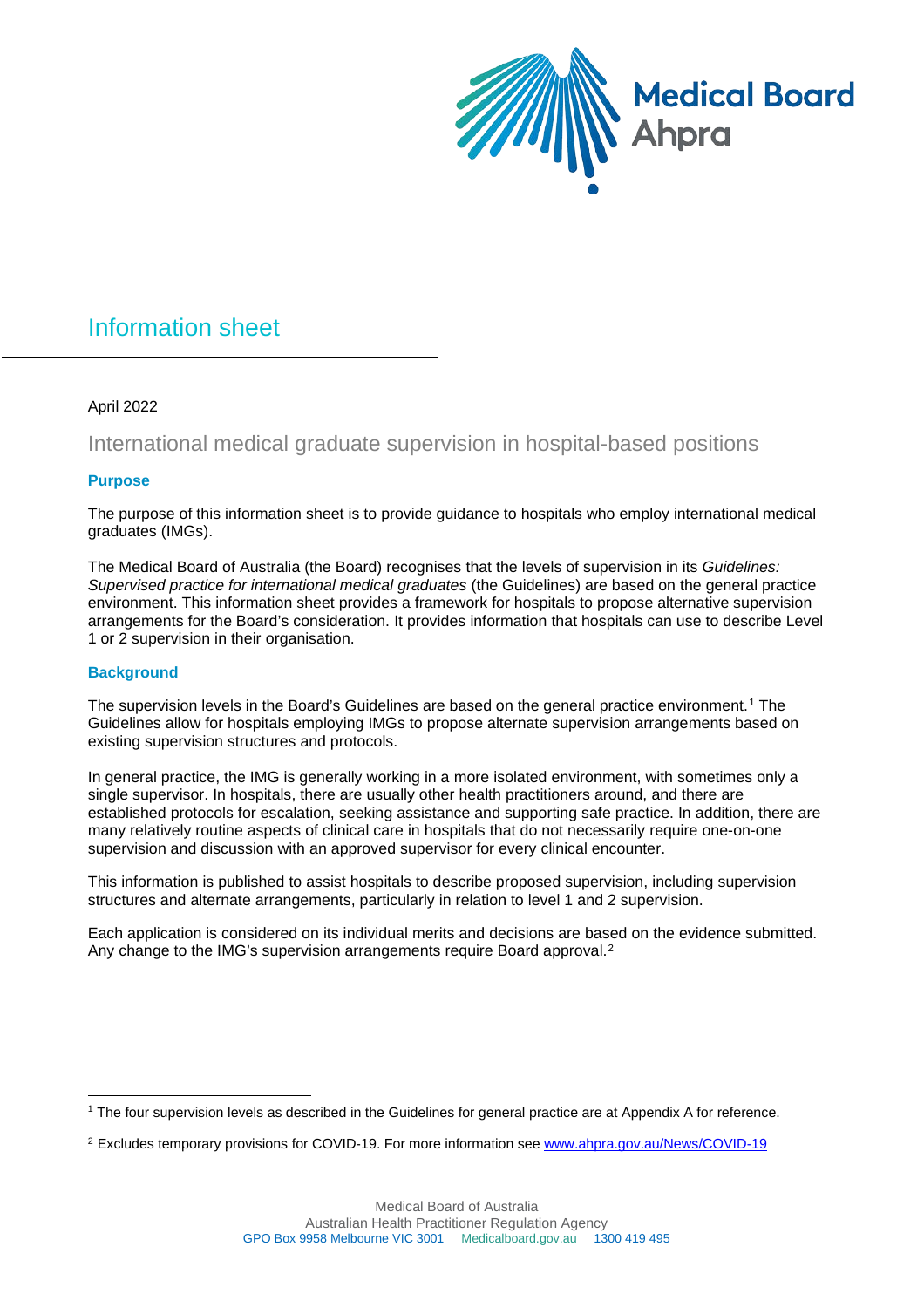#### **Principles for hospital supervision**

- Level 1 supervision in a hospital is equivalent to 'intern supervision'. If a hospital employs interns in accredited intern positions and they can provide the same supervision for the IMG as they would an intern at the start of the intern year, they can propose 'intern supervision' for an IMG on Level 1. The IMG does not need to be in an accredited intern position.
- Hospitals can propose supervision based on one of the Board's supervision levels, but they can modify to allow for existing hospital structures, practices and protocols.
- Hospitals are expected to assess each individual IMG's suitability for the proposed supervision arrangements.
- Hospitals (primarily through the principal supervisor, as well as others) are responsible for ensuring that each IMG is appropriately supervised for safe practice. They need to put arrangements in place to increase supervision if the supervision arrangements approved by the Board are assessed to not be sufficient after the IMG starts to practise.
- Supervision typically includes a mix of direct and indirect supervision, depending on the hospital's assessment of the individual, the role and the patient/procedure.
- Not every clinical encounter requires direct supervision and a discussion with a supervisor.
- Clinical supervision can be undertaken by a number of individuals, but the IMG must know who their immediate clinical supervisor is for every patient and how to contact them, and the supervisor must know that they are responsible for the supervision of the IMG. Other team members should be aware of the supervision arrangements.
- The same principles of supervision apply both in and after hours.
- The availability of appropriate supervision determines where and when an IMG can work. For example, IMGs can work in rural and regional settings, satellite sites and after-hours work if appropriate supervision is available.
- Employment arrangements are not relevant considerations in relation to supervision. That is, it is not relevant whether the IMG is a permanent employee, contractor, locum, etc.

#### **Supervision of IMGs in hospitals**

The following are general descriptions of some types of supervision in hospitals. The hospital can use these descriptors and/or others to describe the supervision arrangements. All these types of supervision can be suitable for IMGs (subject to approval).

#### **1) Types of supervision**

- Direct supervision the supervisor is physically present and awake.
- Indirect supervision the supervisor is awake, easily contactable, available within 10 minutes and there are clear escalation protocols.

#### **2) Availability of supervisor**

- Onsite supervisor the supervisor is awake and onsite at all times.
- Offsite supervisor the supervisor is easily contactable and available onsite within 10 minutes.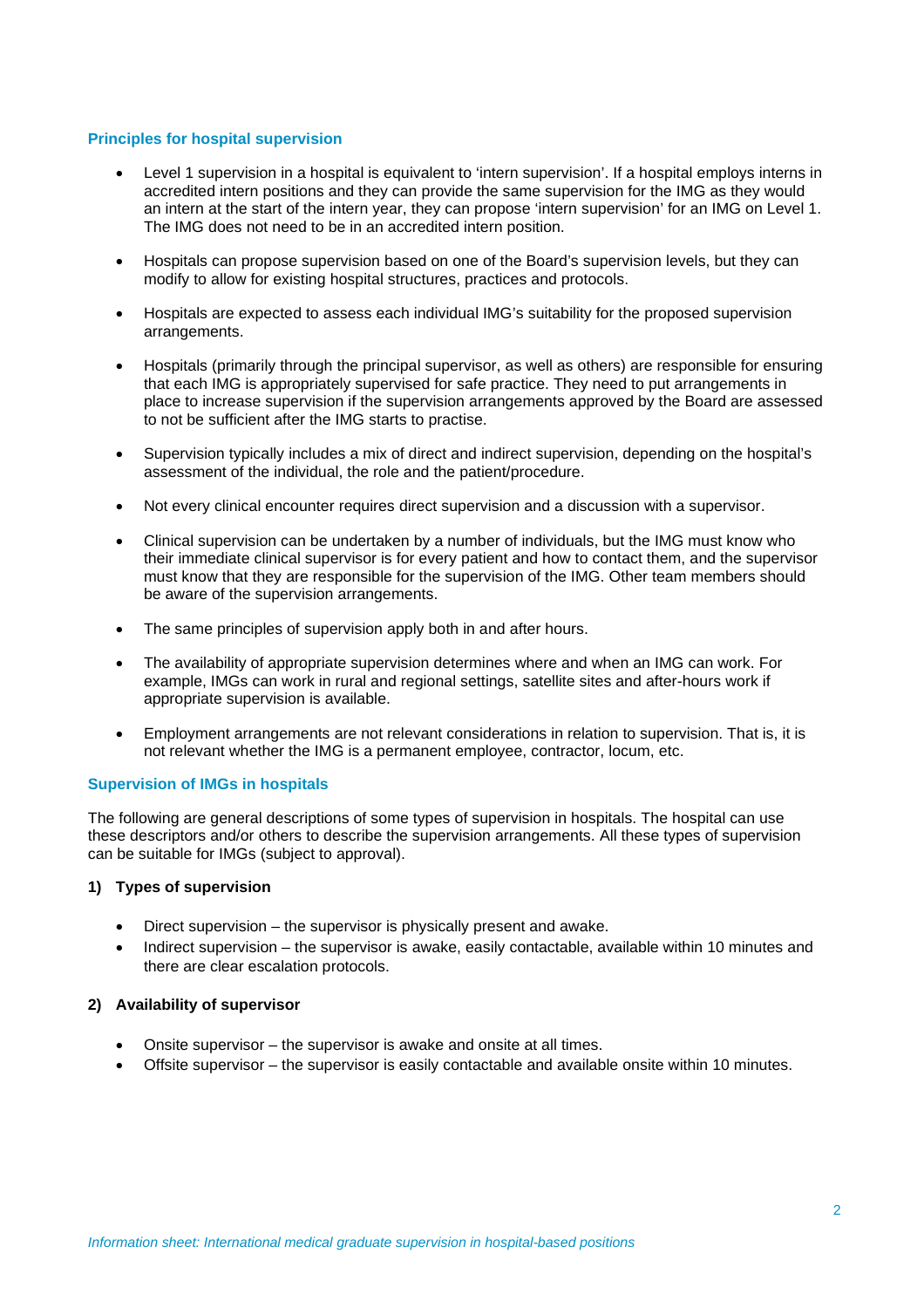## **Supervisors of IMGs in hospitals**

#### **1) Who can supervise an IMG in a junior doctor position in a hospital setting?**

The Board's supervision Guidelines outline the types of supervisors and requirements for supervisors (principal and term co-supervisors). **[3](#page-2-0)**

**Principal supervisor -** A Director of Medical Services (DMS) or Director of Clinical Training (DCT) (or equivalent) may be appointed as a principal supervisor.

**Term co-supervisors -** The DMS or DCT (or equivalent) may appoint **term co-supervisors** without Board approval. The term co-supervisors are delegated the day-to-day supervision of the IMG.

Co-supervisors must:

- have specialist registration
- practise in the same field
- have three years' experience with general or specialist registration
- not have conditions on their registration.

All IMGs in hospital-based positions must have a principal supervisor and term co-supervisors as specified in the Guidelines.

Hospitals may also include in their proposal, additional medical practitioners who can act in a supervisory capacity to support keeping patients safe:

- senior doctor in training (registrar, PGY3 or above) (general registration)
- substantially comparable IMG in specialist role on level 3 or 4 supervision.

These medical practitioners do not necessarily need to be in the same field as the IMG.

#### **Approval process**

All IMGs' supervision arrangements must be approved by the Board.

When the IMG submits their supervised practice plan, a hospital can propose alternate supervision arrangements. The proposal can be based on a Board supervision level to provide an indication of the supervision arrangements.

The Board will decide whether to approve based on the information provided, the position description and other information in the application.

Approval of the supervision arrangements is determined by the Board and proposed arrangements are subject to Board approval.

<span id="page-2-0"></span><sup>3</sup> Medical Board of Australia – *Guidelines: Supervised practice [for international medical graduates](https://www.medicalboard.gov.au/Codes-Guidelines-Policies/Supervised-practice-guidelines.aspx)*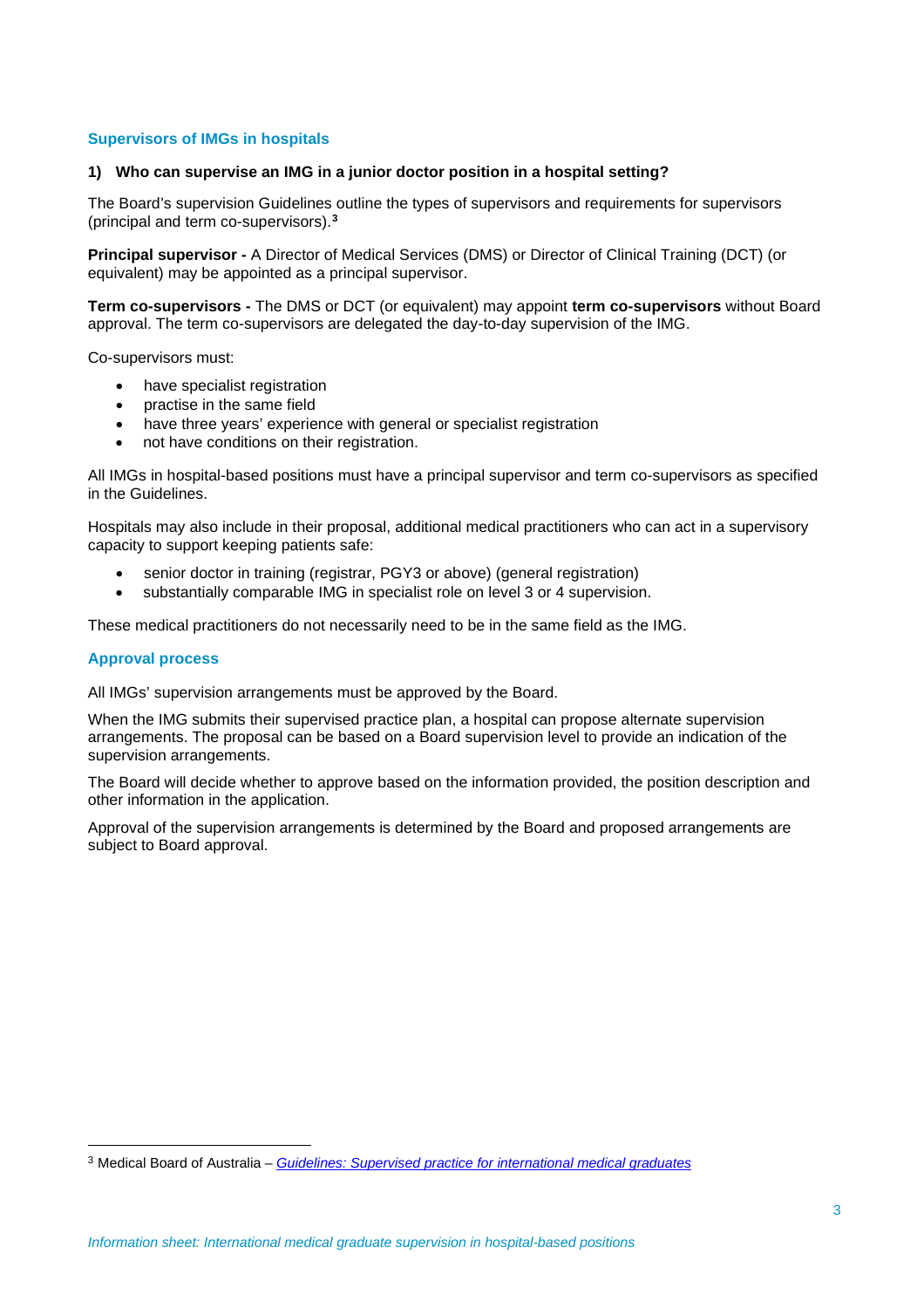#### **Information required from hospitals proposing IMG supervision arrangements**

If a hospital is seeking approval of supervision that is not specified as a level of supervision as per the Board's Guidelines, they must include the following information in addition to the Supervised practice plan (SPPA-30): *\*A template is available*

If an IMG needs Level 1 supervision and the hospital employs interns in accredited intern positions, they can propose 'intern supervision' for an IMG on Level 1. The IMG does not need to be in an accredited intern position. The hospital confirms this in the Supervised practice plan (SPPA-30). The template is not required.

If an IMG needs Level 1 supervision and the hospital *does not* employ interns, they must describe the supervision arrangements using the template provided.

| <b>Required</b><br>information                                                                   | <b>Detail required/Examples</b>                                                                                                                                                                                                                                                        | To be completed by hospital |
|--------------------------------------------------------------------------------------------------|----------------------------------------------------------------------------------------------------------------------------------------------------------------------------------------------------------------------------------------------------------------------------------------|-----------------------------|
| Hospital location                                                                                | Metro/regional/rural<br>Satellite hospitals/sites/campuses/clinics                                                                                                                                                                                                                     |                             |
| Hospital type                                                                                    | Public/private<br><b>Tertiary</b><br>Is there an ED onsite?                                                                                                                                                                                                                            |                             |
| IMG's proposed hours                                                                             | Average number of hours per fortnight<br>Is there after-hours work?                                                                                                                                                                                                                    |                             |
| Supervisors (required)                                                                           | Principal supervisor (position)<br>Term co-supervisors (types of positions not names)                                                                                                                                                                                                  |                             |
| Other clinical<br>supervision                                                                    | Other medical practitioners who can act in a<br>supervisory capacity (roles not names, such as<br>senior doctor in training, substantially comparable<br>specialist IMG)                                                                                                               |                             |
| Other practitioners<br>present<br>(optional)                                                     | Other medical practitioners present when IMG is<br>practising (roles not names, such as accredited<br>registrar, specialist, etc)                                                                                                                                                      |                             |
| Mechanisms in place<br>to ensure that<br>everyone is aware of<br>the supervision<br>requirements | Who is responsible for determining the supervision<br>arrangements for the rotation?<br>Who is responsible for determining the supervision<br>arrangements for the shift?<br>How are the supervisors, the IMG and other team<br>members made aware of the supervision<br>arrangements? |                             |
| Types of supervision                                                                             | What proportion will be direct/indirect supervision<br>and who will provide? (roles not names)<br>What proportion will be by onsite/offsite<br>supervisors?                                                                                                                            |                             |
| <b>Escalation protocols</b><br>for seeking assistance                                            | Routine seek advice, e.g. supervisor, other<br>practitioners<br>Urgent emergency response e.g. MET call, Code<br>Blue. Call criteria and details of response not<br>required                                                                                                           |                             |
| Any other relevant<br>information (optional)                                                     |                                                                                                                                                                                                                                                                                        |                             |